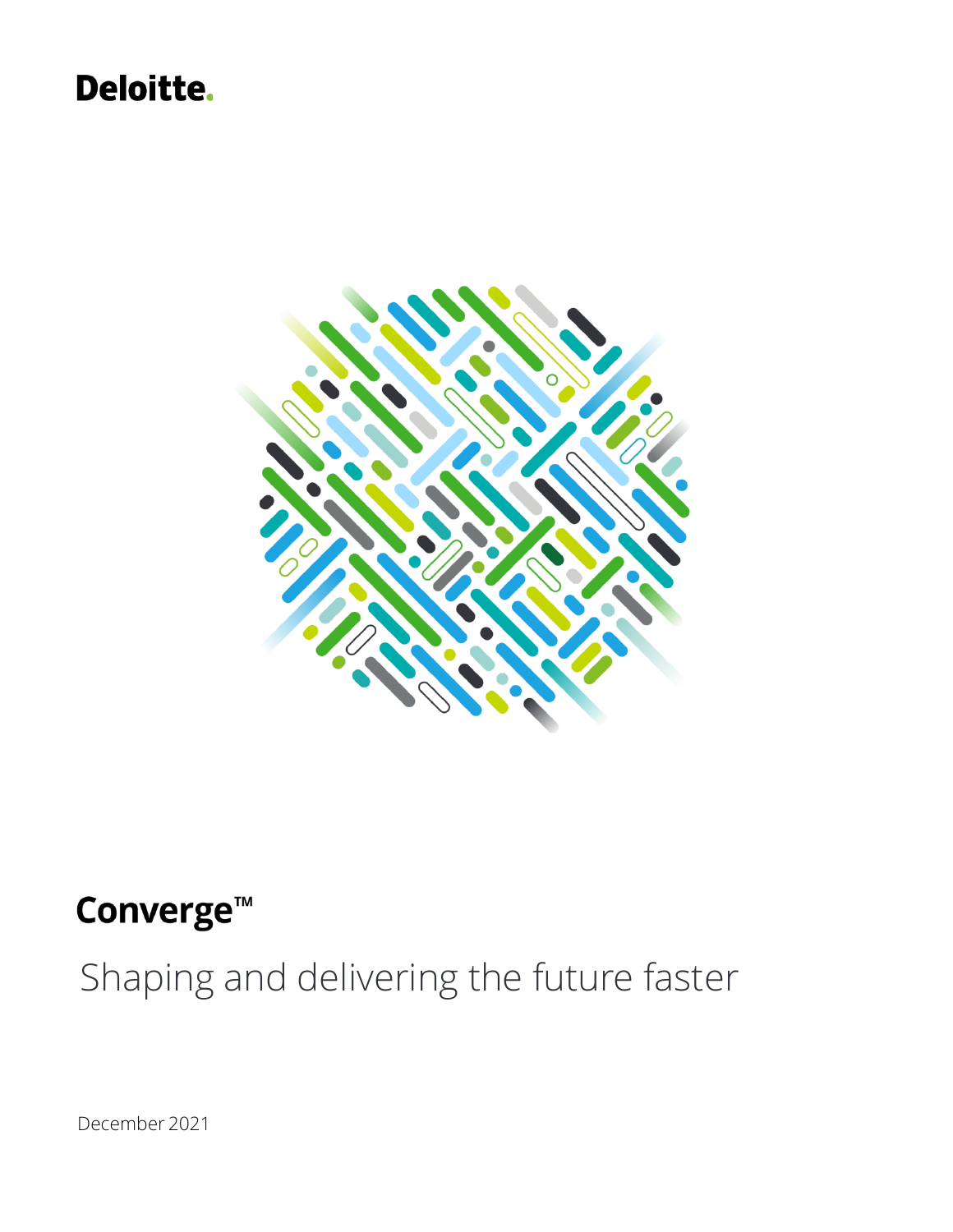# **Deloitte.**

The future is accelerating. Can you shape it before it shapes you?



## **The world is being reshaped and redefined by convergence.**

The lines between traditional industries, competitors and collaborators, customers and suppliers, and even human and artificial intelligence are increasingly blurred. Technologies such as AI, cloud, social, and mobile are creating new and complex market dynamics.

Consumer expectations are shifting, and the regulatory landscape is growing more complex. Trust, sustainability, equity, and purpose are critical currencies.

To survive and thrive in this complex world, companies in every industry are putting technology at the heart of every part of the business, effectively becoming technology companies themselves. Organizations need a partner who can be there for every step of the journey. A partner who can deliver the future today with confidence and speed. A generative provider focused on achieving business outcomes, creating and sustaining deep, durable relationships and co-innovating with technology to deliver solutions built for outcomes and purpose.<sup>1</sup>

# Deloitte created Converge™ for this moment.

<sup>1</sup> Tech providers 2025: The generative future of high-tech providers (gartner.com). Gartner®, The Ways Generative Providers Think and Work, Mark McDonald August 11,2021. Gartner is a registered trademark and service mark of Gartner, Inc. and/or its affiliates in the U.S. and internationally and is used herein with permission. All rights reserved.

**© Copyright 2021. Deloitte Development LLC. All Rights Reserved.**

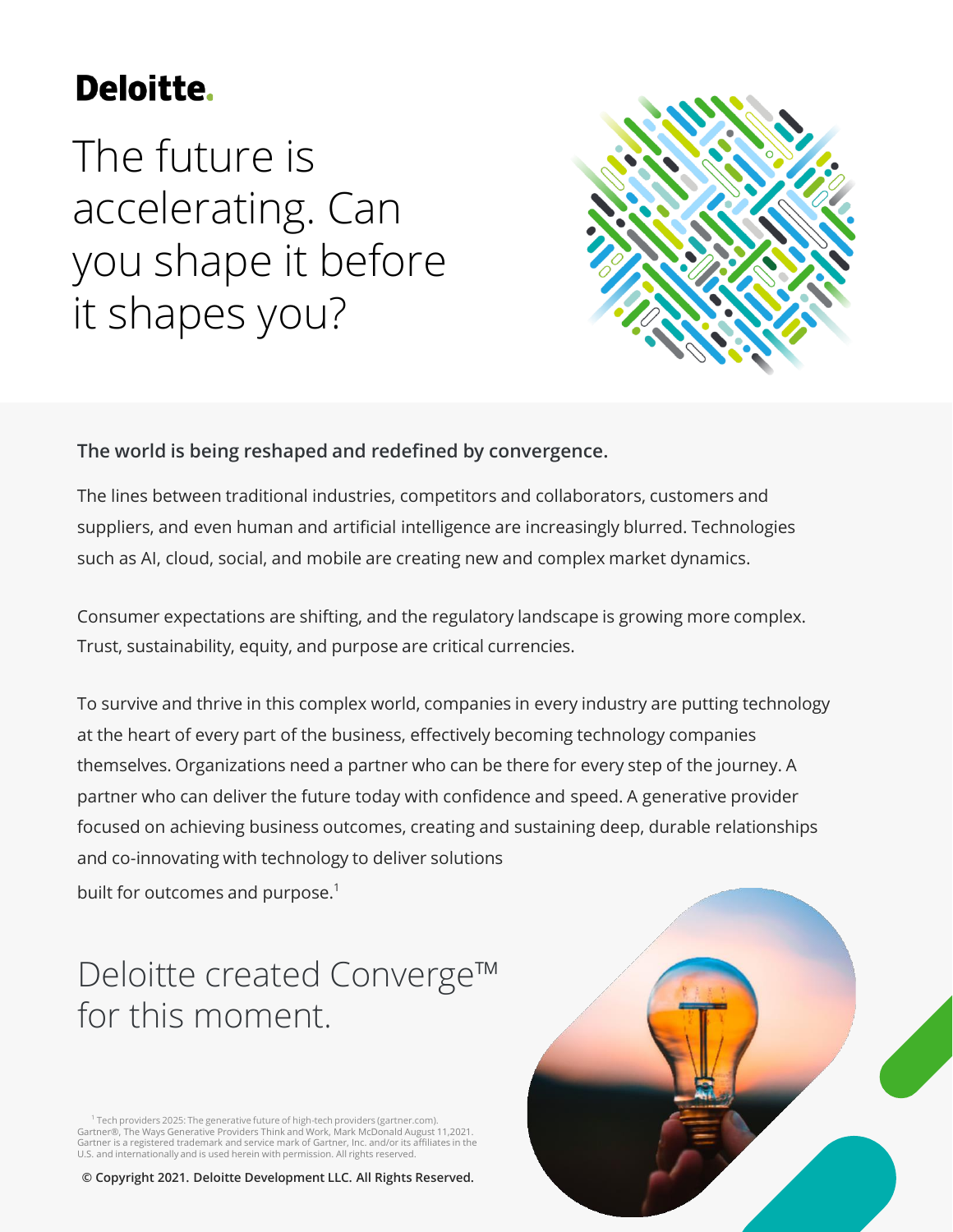### **What is Converge™ by Deloitte?**

Converge by Deloitte is committed to creating the next generation of digital and data platforms that shapes and transforms industries ethically and responsibly. We do this by combining Deloitte's breadth and depth of advise and implement and operate services, enterprise- quality Converge software, and a curated ecosystem of data and technology partners to enable us to be a multi-year collaborator with you, our client.

This means you can count on Converge by Deloitte to not only provide world-class technology and services, but also a relentless focus on delivering outcomes that prepare you for the future. We also recognize that transformation is not a one-time thing. In fact, it's a continuous journey, due to the dynamic pace of change. You can also count on us to be your continuous innovation partner, given our commitment to sustained investment in Converge's platforms, as well as incorporating new innovations from our ecosystem partners into how we deliver value and outcomes.

In a complicated, and increasingly difficult to navigate health care environment, patient-centric services are critical to ensure patients that need our therapeutics are supported in their individual journeys. That is why we selected the ConvergeHEALTH Connect™ patient platform to help us meet the complex and varied needs of our patients. This is core to our unwavering mission to serve patients. 22

> *Leading multinational biopharmaceutical company Vice President US Value & Access*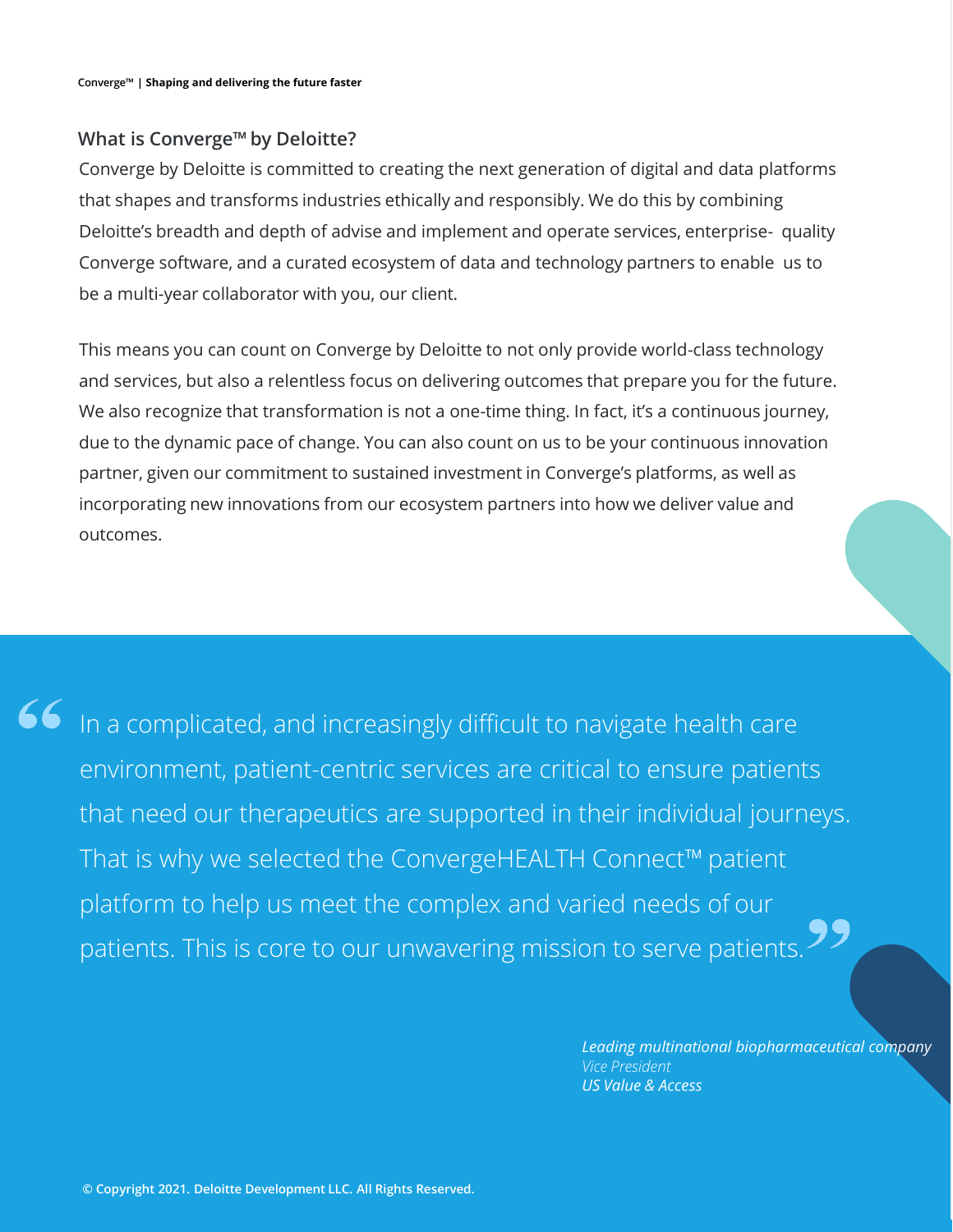### **Purpose-driven innovation**

Purpose is defined where we focus our investments and energy. We believe that the digital and data-driven shifts occurring across every industry have the chance to empower individuals and put them at the center of everything if done ethically and responsibly and elevate the human experience. We also believe these transformations can address health, wealth, and access inequities across society. This vision for the future is what drives us.

This shift toward human centricity has profound business model implications for all industries but especially the health care, financial services, and consumer sectors.

That is why Converge™ by Deloitte is focused on supporting the future of health, financial services, and the consumer through ConvergeHEALTH™, ConvergePROSPERITY™ and ConvergeCONSUMER™.

We are building solutions with our ecosystem partners that are transforming drug discovery, enabling personalized patient experiences, delivering innovative new digital banking experiences and products, and helping all industries create personalized experiences to acquire, grow, and retain customers on the basis of trust.



There is also a real convergence happening across the traditionally defined consumer, health care and financial services sectors, and Converge platforms that were built for one industry to help enable a paradigm shift can also transform other sectors. For example, ConvergeCONSUMER platforms that enable a retailer to personalize a consumer experience can be leveraged by a health care provider to personalize and improve the patient experience. Or a financial services organization could expand its set of services to not only provide digitally enabled financial services products to its customers, but also health and wellness services via ConvergeHEALTH to deliver a more complete "health meets wealth" value proposition for its customers.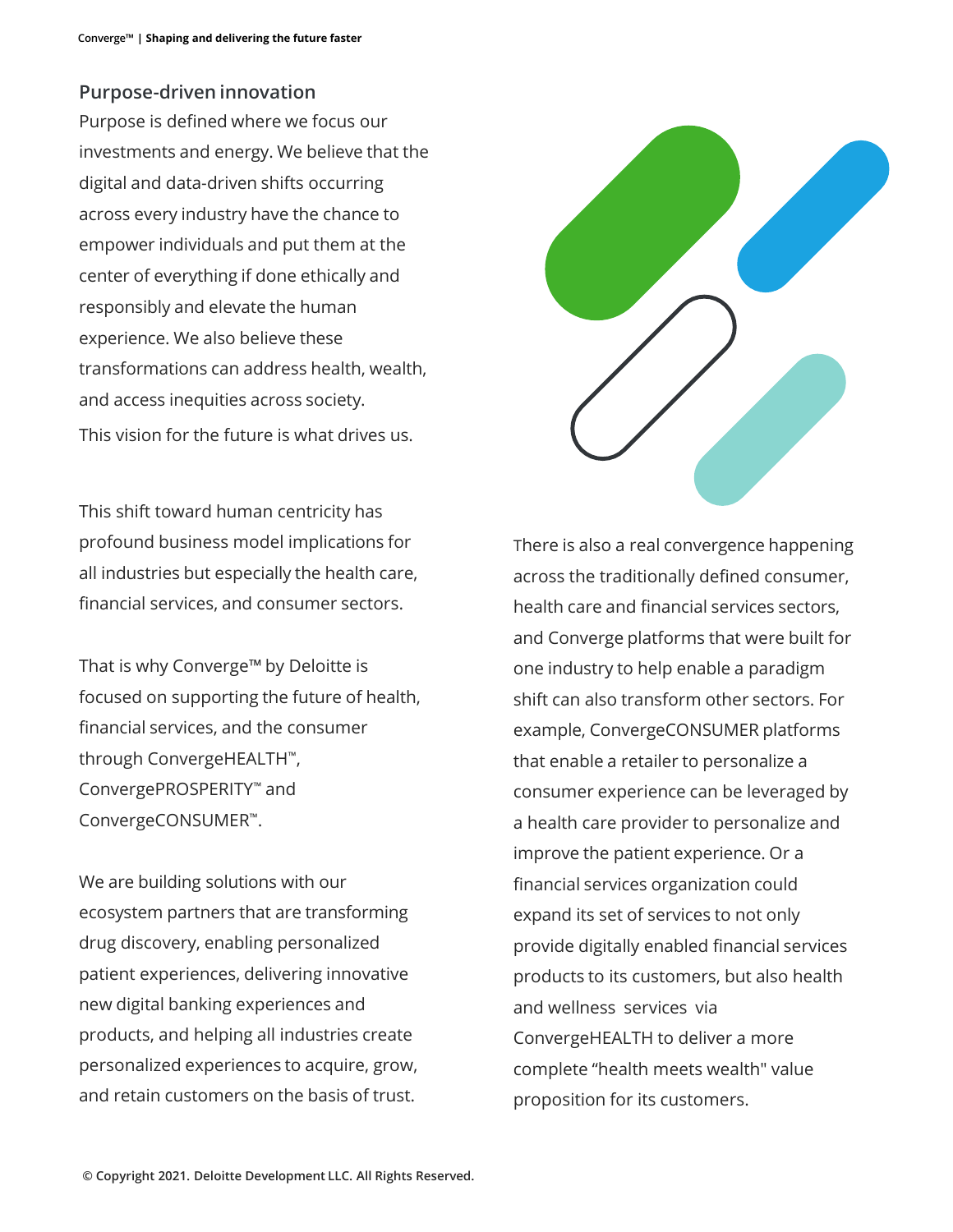### **So, what does this all mean for you?**



### **Client-centric and outcomes-focused**

At all times, Converge™ is focused on building a lasting relationship with you and keeping outcomes at the center of everything we deliver as part of a truly collaborative relationship.



#### **Continuous innovation**

Along with our network of alliance partners, you can expect us to continuously invest in our platforms and solutions to stay ahead of the curve and incorporate the latest innovations into the solutions we deliver.



### **Reduced complexity and increased accountability**

We have built a curated ecosystem of data and technology partners that aligns to the challenges we are solving with you in order to reduce complexity and increase our accountability to get to the outcome.



#### **A multi-year commitment**

We combine the agility of a well-funded start-up with the client-centricity, breadth, depth and global reach of Deloitte – and we'll be there for you for the entire journey.

#### **How do we know the Converge way works?**

The Converge approach has been proven to work in one of the most demanding, fast-changing, and highly regulated industries: **life science and health care.** Since 2014, ConvergeHEALTH™ as combined our own enterprise-class technology solutions, deep industry experience, and novel collaboration models to connect patients, providers, researchers, and payors to help make valuebased, personalized health care a reality.

ConvergeHEALTH platforms are live in 22 countries, helping millions of patients benefit from our ability to accelerate drug development, understand patient outcomes, devise personalized treatment plans, automate safety reporting, and help move the industry toward a more fully integrated digital health system.

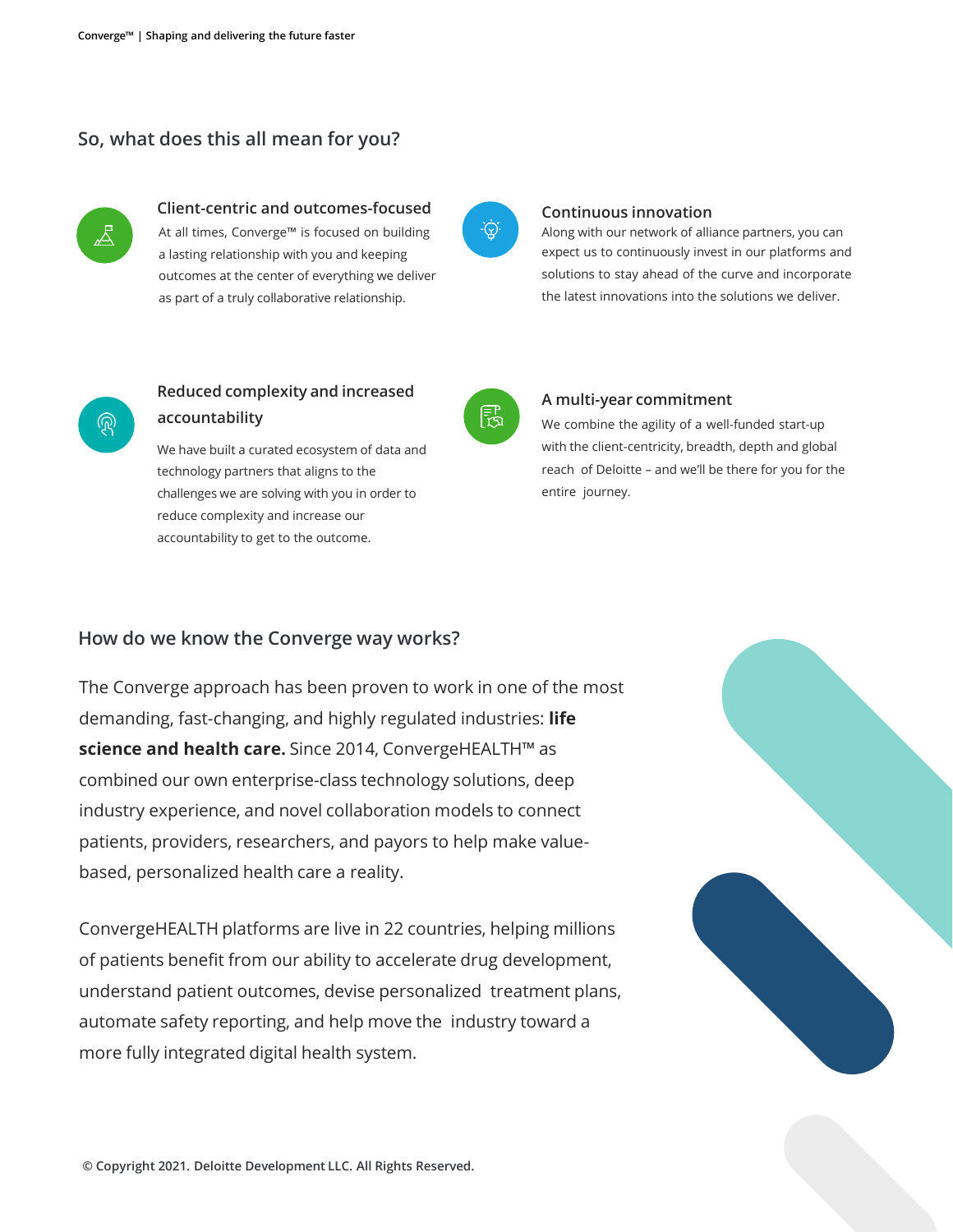AWS Data Exchange provides a secure and cloud-native channel to exchange data at scale, with cloud-based solutions like ConvergeHEALTH Miner™ supporting the analytical needs for data analysts, academic researchers, and data scientists in the medical community. We re delighted to be working with Deloitte on AWS Data Exchange to help life sciences and health care organizations establish their strategies around the new data-driven collaborations and business models, while also helping data publishers with the engineering tasks needed to package, aggregate, and anonymize their data for collaboration.

**Stephen Orban** 

General Manager AWS Data Exchange, Amazon Web Services, Inc.

#### **Case study**: **Transforming evidence generation for biopharmaceutical innovation**

A leading global biopharmaceutical innovator partnered with Deloitte to reimagine and reinvent how it generated evidence across the entire drug discovery, development, and commercialization value chain. As trusted collaborators we helped them not only design an end-to-end evidence strategy, but also realize this desired outcome by implementing the ConvergeHEALTH Miner<sup>™</sup> platform to meet their unique organizational and scientific needs. Just as importantly, we brought Deloitte's ecosystem of cloud, data, patient advocacy, and health care relationships into their ecosystem in an ethical and responsible way.

This enabled them to achieve greater visibility into data assets within and external to their organization, enhanced and accelerated analyses, improved governance and security of sensitive patient data sets, and drove greater collaboration throughout the organization and with external scientific collaborators. Our platform is enabling them to significantly shorten their development and approval timelines and ultimately better tailor therapies to deliver a more personalized and value-based approach for patients.